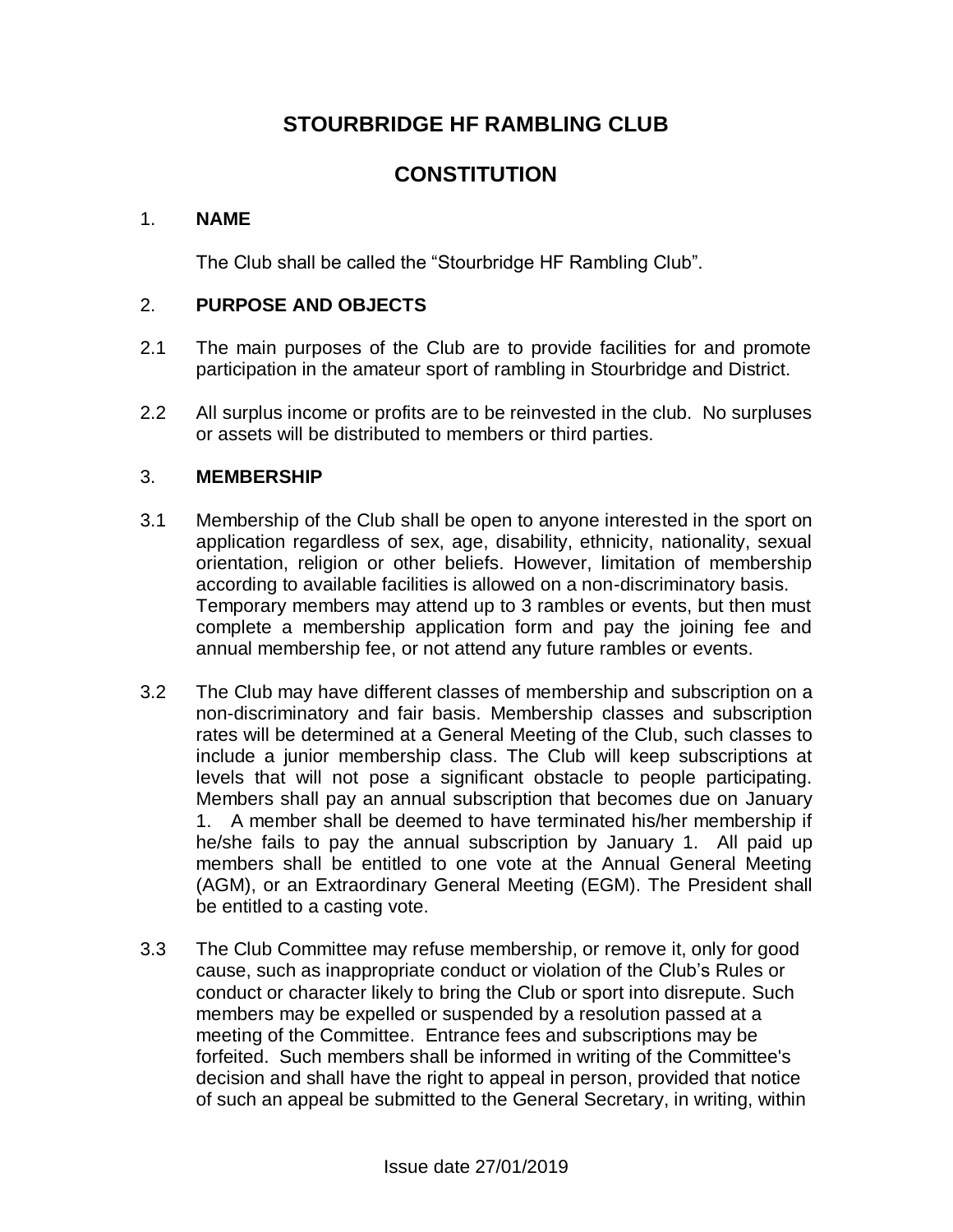14 days of notification of the decision. The appeal will be heard by a panel appointed by the committee consisting of a minimum of 3 members that are independent of the committee's decision process. The decision of the panel shall be final.

- 3.4 The Club may maintain such rules as are deemed necessary for the operation of the club in order to ensure that the club complies with legal requirements, safe walking practice and appropriate financial management. Such rules will be drawn up by the committee and approved by the membership where appropriate. In addition the club will maintain a published ethos that sets out the manner in which it wishes to operate.
- 3.5 Members cannot receive any money or property from the club. Except to reimburse them in full or part for reasonable expenses. Such approval will normally be necessary prior to such expenses being incurred.
- 3.6 The Committee may award honorary membership to a person who has given outstanding service to the Club.

## 4. **OFFICERS AND COMMITTEE**

- 4.1 The Club shall be administered by a Committee consisting of the President, the General Secretary, the Treasurer, the Membership Secretary, Walk Secretaries and other officers that are deemed appropriate. These 'other officers' shall be appointed for specific roles, in addition a maximum of two general committee members, without specific responsibilities, may be appointed.
- 4.2 An "Officer" of the Club is a member elected at the AGM/EGM to perform a specific duty for the Club on a regular basis. The Committee shall have the power to co-opt additional members for non-regular duties as necessary. The Committee will determine whether such co-opted members shall be voting members or not.
- 4.3 The President shall be elected by members at an AGM/EGM to serve for a maximum period of 3 years, and, on retiring, shall not be eligible for reelection as President for a period of 3 years, or to any other office in the Club for a period of one year. A candidate for the position of Club President shall be an active walking member of the Club, shall have been a club member for at least the preceding 3 years and shall have a proposer and 3 seconders, at least one of whom shall be a serving Committee member.
- 4.4 All other Officers shall be elected annually at the AGM/EGM; the retiring Officers shall be eligible for re-election.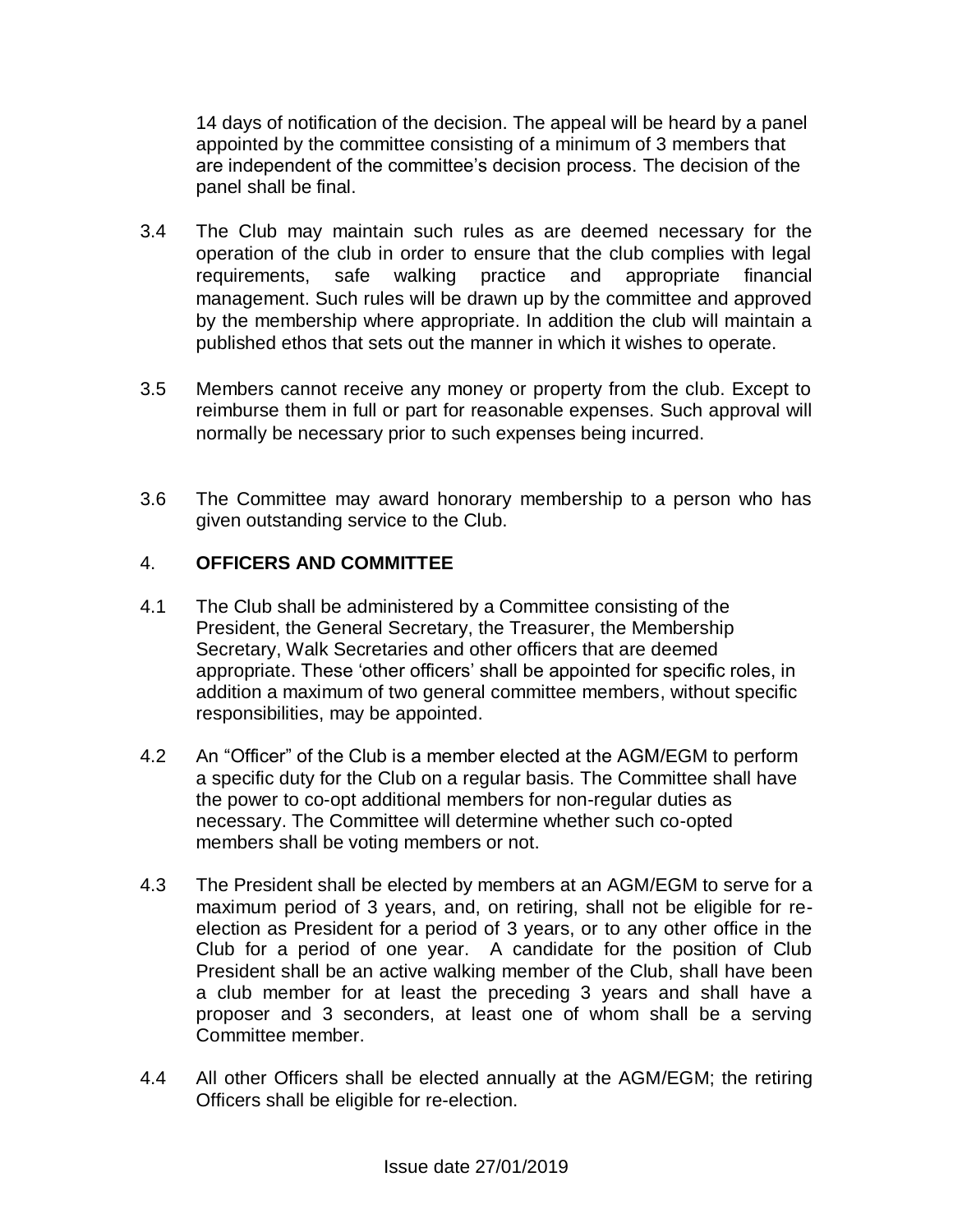- 4.5 The General Committee members, if required, shall be elected at an AGM/EGM, each member to serve on the Committee for 3 years. They shall not be eligible for re-election until one year has elapsed since the date of their retirement from the committee.
- 4.6 All appointments become effective from the end of the AGM/EGM.
- 4.7 If there are 2 or more candidates for any appointment as an officer, the matter shall be decided by secret ballot amongst the members attending the AGM/EGM.
- 4.8 If there are more nominees for General Committee Members than are required, a secret ballot shall be held amongst the members attending the AGM/EGM. Each member will be invited to vote for any number of candidates up to the required number.
- 4.9 The affairs of the Club shall be managed by the Committee which shall meet not less than 4 times each year. The Agenda shall be issued at least a week before the date of the committee meeting. At committee meetings, 5 members or officers shall form a quorum. The result of the meeting shall be recorded and notified to the other Committee Members.
- 4.10 The committee will be permitted to appoint replacements for posts that become vacant. A vice-president, who may be an existing committee member, may be appointed if the committee deems it appropriate. All such appointments will last until the following AGM/EGM of the Club.
- 4.11 The committee shall prepare a programme of events and circulate details to all members. The committee shall have the power to authorise expenditure. The voting rights of co-opted members will be agreed by the committee at the time of appointment.
- 4.12 To ensure that the Club operates in a safe and healthy manner and complies with any requirements of its Insurers a committee member or members will be assigned specific responsibility to monitor and report on such compliance. Any necessary actions will be the responsibility of the committee
- 4.13 To facilitate management of the club a sub-set of the committee will meet as and when necessary to discuss issues and make proposals for the full committee to approve.
- 4.14 Accurate accounts shall be kept by the Treasurer and shall be inspected by an appropriate person appointed by the Committee for the purpose.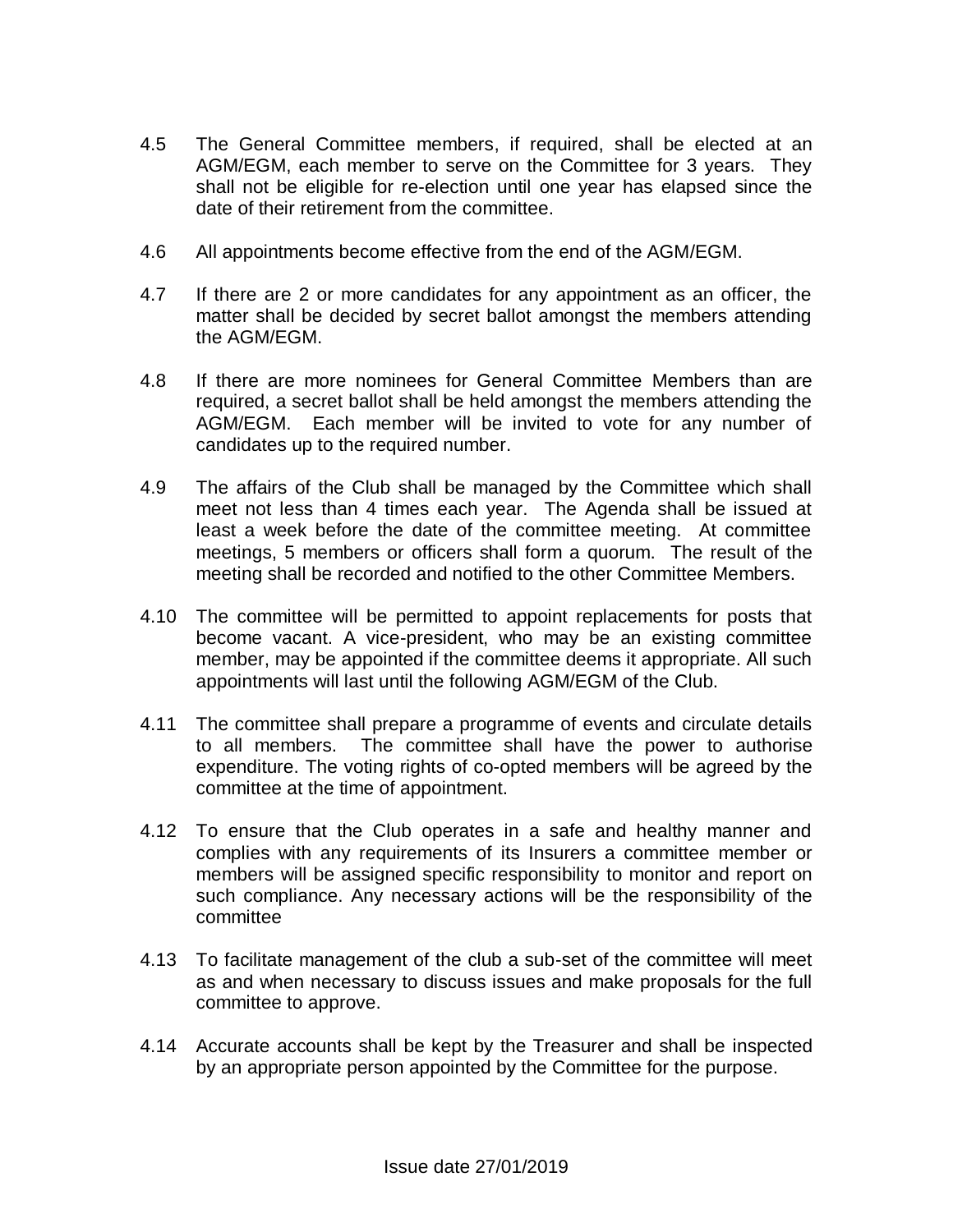4.15 Committee members must be deemed a 'Fit and Proper' person, as acceptable to the HMRC, and be supportive of the club ethos.

#### 5 **ANNUAL GENERAL MEETING**

The financial year shall end on December 31 and the AGM shall be called within 3 months, at which (a) all the Officers shall give reports of the year's activities, (b) any necessary elections shall be held (see item 4), (c) annual subscriptions and passenger fare contributions shall be approved, any change coming into immediate effect unless agreed otherwise at the AGM, (d) The General Secretary must be informed in writing, at least one calendar month before the meeting, of any item to be raised.

AGM's will require a minimum of 10% of the members to be present to be quorate. Approval of appointments and motions will be by simple majority.

#### 6 **CONSTITUTION AND RULES**

Alterations to the Constitution shall only be made at an AGM or EGM. Any changes must be consistent with the HMRC CASC status of the club.

The committee may introduce such rules as are deemed appropriate at any time, any such rules to be approved by the membership at the next general meeting.

All rules must be consistent with the Constitution and the law

#### 7 **DISSOLUTION**

The Club shall be dissolved after two thirds of the members present at an Extraordinary General Meeting have supported a resolution to this effect. Upon dissolution of the Club any remaining assets shall be given or transferred to another registered CASC, a registered charity or the sport's governing body for use by them in related community sports.

#### 8 **EXTRAORDINARY GENERAL MEETING**

An Extraordinary General Meeting may be called by the unanimous decision of the Committee or by the written application to the General Secretary of not less than 15% of the membership of the Club, The application must state the proposal or proposals to be discussed. The date of the meeting shall be not less than 21 days after receipt of the application by the General Secretary. The date, time, agenda and venue